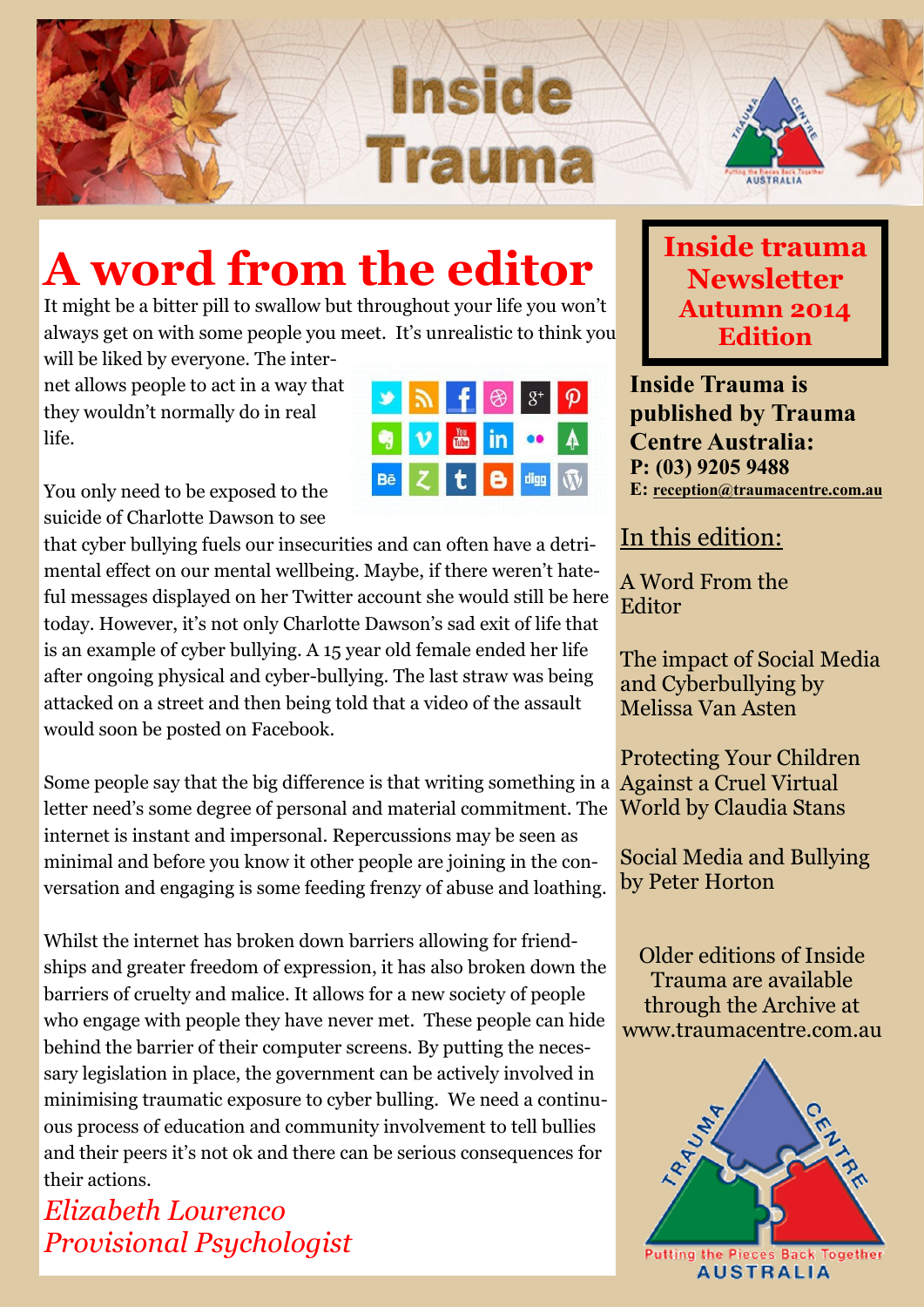



# **The impact of Social Media & Cyberbullying**

Social media sites, such as Facebook and twitter, are an exciting and innovative way for people to communicate. However, with this new avenue for communication come new options to harass and bully one another, all from the privacy and safety of behind a screen. Cyberbullying is defined as any kind of bullying or harassment which occurs deliberately and repeatedly through technology. Cyberbullying can have major negative impacts on people, particularly teens, as many people can view, share and contribute to this. It is difficult to remove the harassing information as this can be recorded and saved in different places with quick searches for easy access.

The bully's attack is often anonymous and depersonalised through the screen and this enables them to hurt someone without the repercussions of immediate challenging retaliation or of getting caught. The victim takes the words they read on board just as much as if

they were spoken. The victim also reads the words in their mind which adds an element of personalising the information.

The media is incredibly influential and victims of cyberbullying can experience feelings of guilt, hope-

lessness, anger, isolation etc. They can also feel threatened and unsafe, depressed and there are rising cases of suicide stemming from cyber bullying. It is important to remember that words are powerful and to think of the impact what you write may be having on others.

When venting frustration on media sites be mindful to use assertive

*"... you don't have to wait for someone to treat you bad repeatedly. All it takes is once, and if they get away with it that once, if they know they can treat you like that, then it sets the pattern for the future." ― [Jane Green,](http://www.goodreads.com/author/show/12915.Jane_Green) Bookends*

*"Childhood should be carefree, playing in the sun; not living a nightmare in the darkness of the soul." ― [Dave Pelzer,](http://www.goodreads.com/author/show/1881.Dave_Pelzer) [A Child Called "It"](http://www.goodreads.com/work/quotes/59104)*

*You're braver than you believe, and stronger than you seem... - A. A. Milne.* 



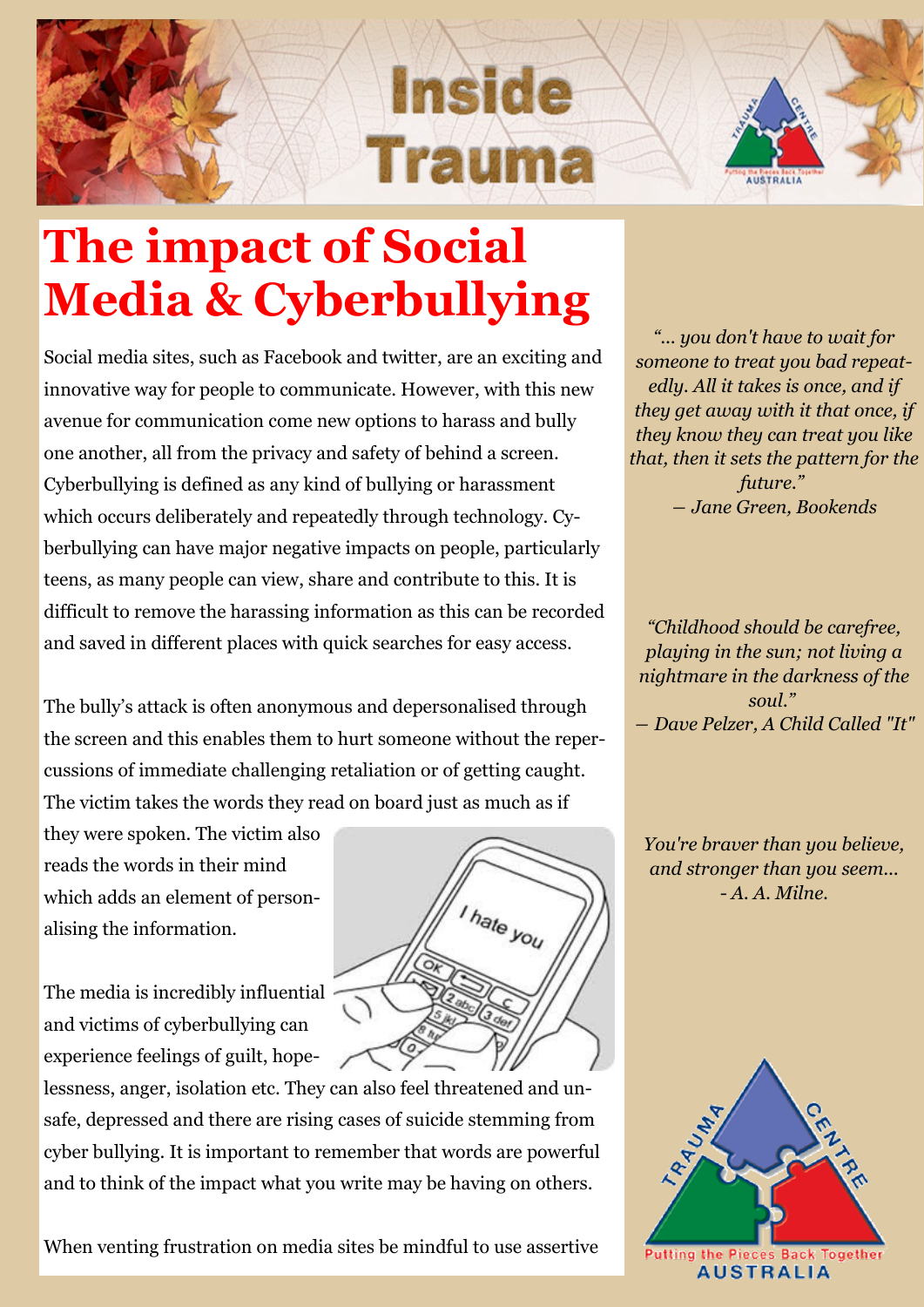





tactics such as 'I' statements, as opposed to attacking others. Lastly, misuse of the social media is inevitable and so it is important to develop psychological resilience and to have a repertoire of support and help available to turn to when needed such as [http://au.reachout.com/](http://au.reachout.com/Cyberbullying)

[Cyberbullying](http://au.reachout.com/Cyberbullying) and kids helpline: 1800 55 1800.

*Melissa Van Asten Undergraduate Counsellor*

**REMEMBER WHEN** 

**THIS MEANT NUMBER?** 

*"We should meet abuse by forbearance. Human nature is so constituted that if we take absolutely no notice of anger or abuse, the person indulging in it will soon weary of it and stop." - Mahatma Gandhi*

*"The greater the power, the more dangerous the abuse." - Edmund Burke*

#### *"There are far too many silent sufferers. Not because they don't yearn to reach out, but because they've tried and found no one who cares." - Richelle E. Goodrich*



# **Protecting your children against a cruel virtual word**

Technology has brought on the onset of information, and with that there have been both positive and negative consequences. In the case of Social Media, online forums, chat rooms and other instant messenger program there are countless stories which involve Cyber bullying and these have affected, and continue to affect, many individuals. In some cases this even reaches devastating extremes such as suicide, and or permanent mental illness. You can safeguard your children from being at risk by taking the following precautions.

#### Install Monitoring Software & Parental Control Tools

There are a range of available programs on the market which enable parents to filter inappropriate words and images. There are options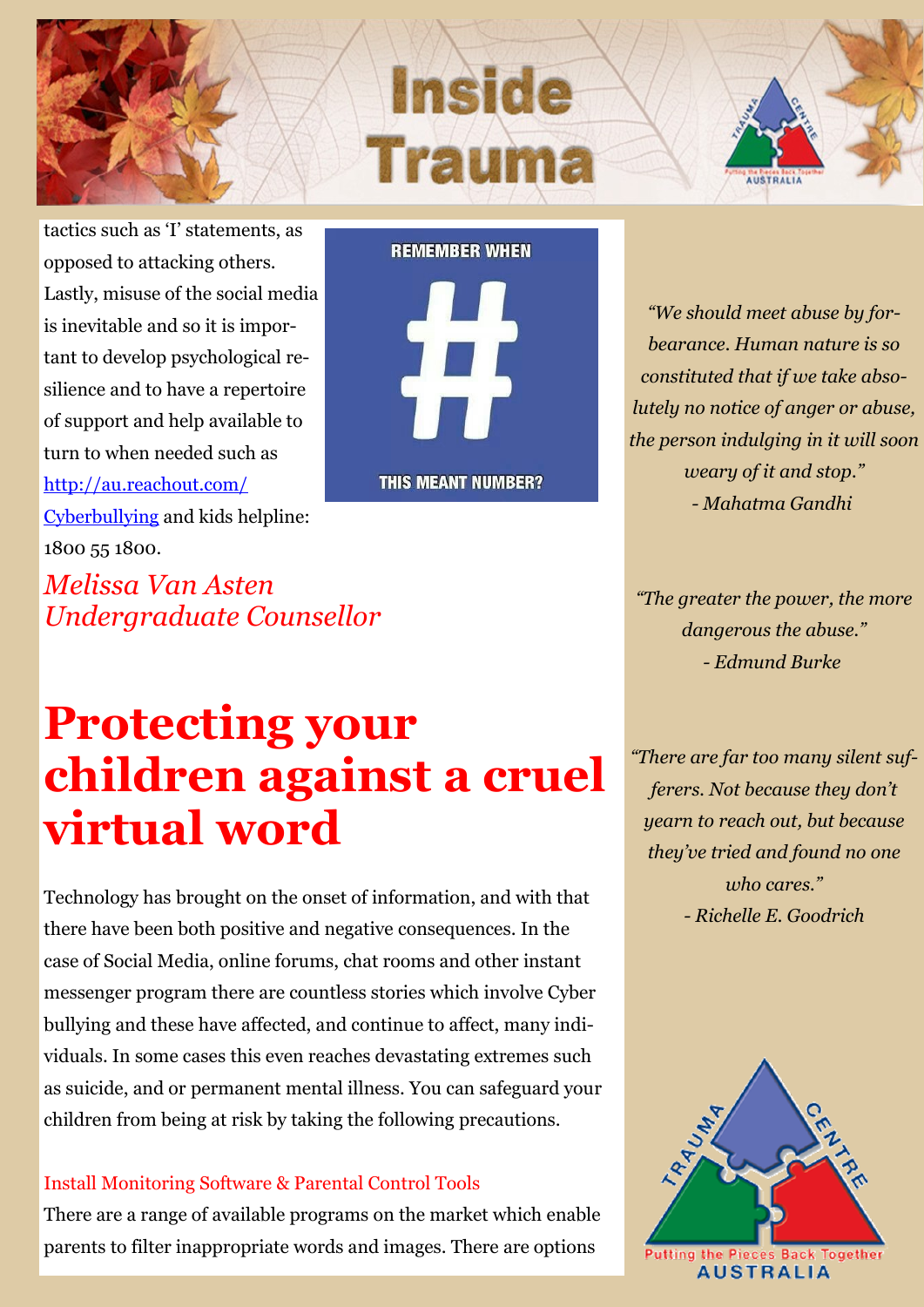# Inside



on most computers which can activate features such as time limiting and setting the time kids can access the internet along with restriction of outgoing content. Programmes such as Trend-Micro and Kaspersky are



available at retailers such as JB –HIFI for as little as fifty dollars.

#### Educate and Talk to your children

Sit down with your kids whilst they are at the computer and take an interest in how they spend their time on the internet. Ask them if they know what cyber bullies are and perhaps watch an online video, or do a Google search on the topic. Let them know that if they experience this, it is never ok to remain silent and make them feel comfortable to approach you in the future should they experience it. Parenting styles almost always vary to a degree; however in this instance those who have a naturally authoritarian approach may send the wrong message, along with those who may favour a permissive style.

Last year the Coalition, on behalf of the Howard Government released an eleven page document outlining how the state aims to target this issue. For more information please view- http://apo.org.au/ research/coalitions-discussion-paper-enhancing-online-safetychildren. Children and family laws aim to protect on a State-wide level and this is important information for a parent should they wish to report cyber bullies or familiarise themselves and children on their rights.

#### *Claudia Stans Undergraduate Counsellor*

## **AddEducation AAA Access Awareness**

#### **Drink-Driver Licence Restoration**

To help you with your licence restoration needs, please contact us today:

## **(03) 9841 9393 or (03) 9205 9490**

We're available in many locations across Melbourne and Regional Victoria.

[www.AddEducation.com.au](http://www.AddEducation.com.au)  [www.AAAAwareness.com.au](http://www.AAAAwareness.com.au)

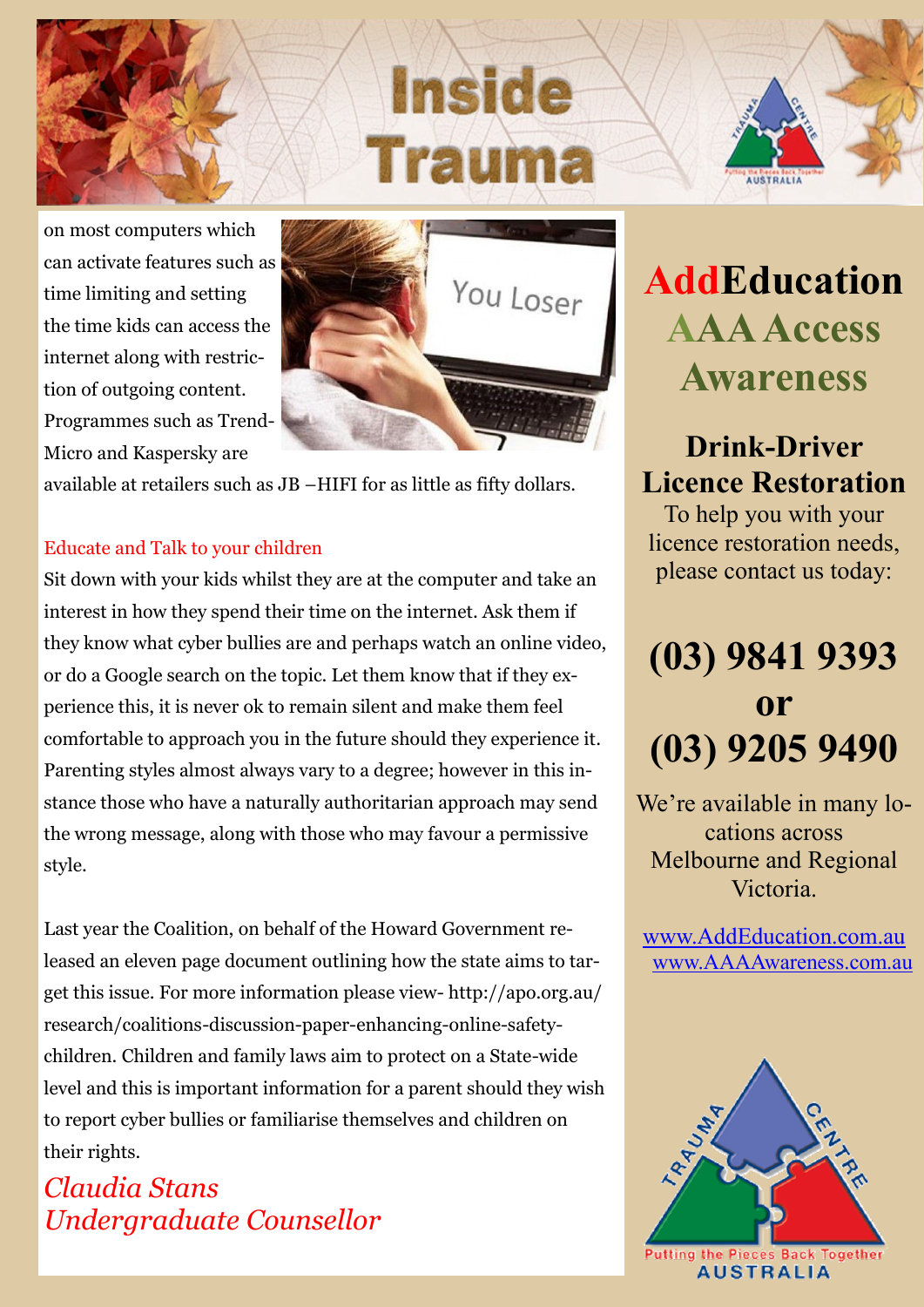# Incide Traum



# **Social Media And Bullying**

What does it mean? Is there much to report about the age old effects of bullying. Both effects of traditional bullying and cyber bullies appear to cause the significant emotional and psychological distress. Both types of bullying experience anxiety and depression and low self-esteem.

Growth in communication connections has created instant visual and response capabilities to the masses. The term 'Cyber bullying' uses technology e.g. internet and mobile phones to hurt, harass and



bully other people. Social media bullying occurs using electronic technology, devices such as mobile phones, computers, tablets, social media sites, text messages, chat, websites and emails. Girls are twice more likely as boys to be victims or perpetrators of bullying. Australians are social we on average have 217 friend/followers on social media.

Prior to the modern mass media and social media exposure, human beings had the potential to develop strategies of combat the emotional hurt that was being flung. Instantaneous conversations rumours inferences messages unflattering pictures create potential fallout.

Anxiety, depression and suicide are common consequences of social media bullying and the continual growth is alarming, statistics 2013 report that more than half of adolescents and teens have been bullied online; more than 1 in 3 young people have experienced cyber threats. 1 in 10 have had embarrassing or damaging pictures taken without their permission. 1 in 5 have had posted sexually suggestive

*When people hurt you over and over, think of them like sandpaper. They may scratch and hurt you a bit, but in the end, you end up polished and they end up useless. - Anonymous*

*Bullying builds character like nuclear waste creates superheroes. It's a rare occurrence and often does much more damage than endowment - Zack W Van*

*"Introverts don't like small talk conversation, but they typically don't mind writing. The more people can "see" you on Facebook, Twitter, Google+, or a blog, the more they will feel like they know you, even though you don't have one-on-one interaction with them." ― [Thom S. Rainer](http://www.goodreads.com/author/show/27470.Thom_S_Rainer)*